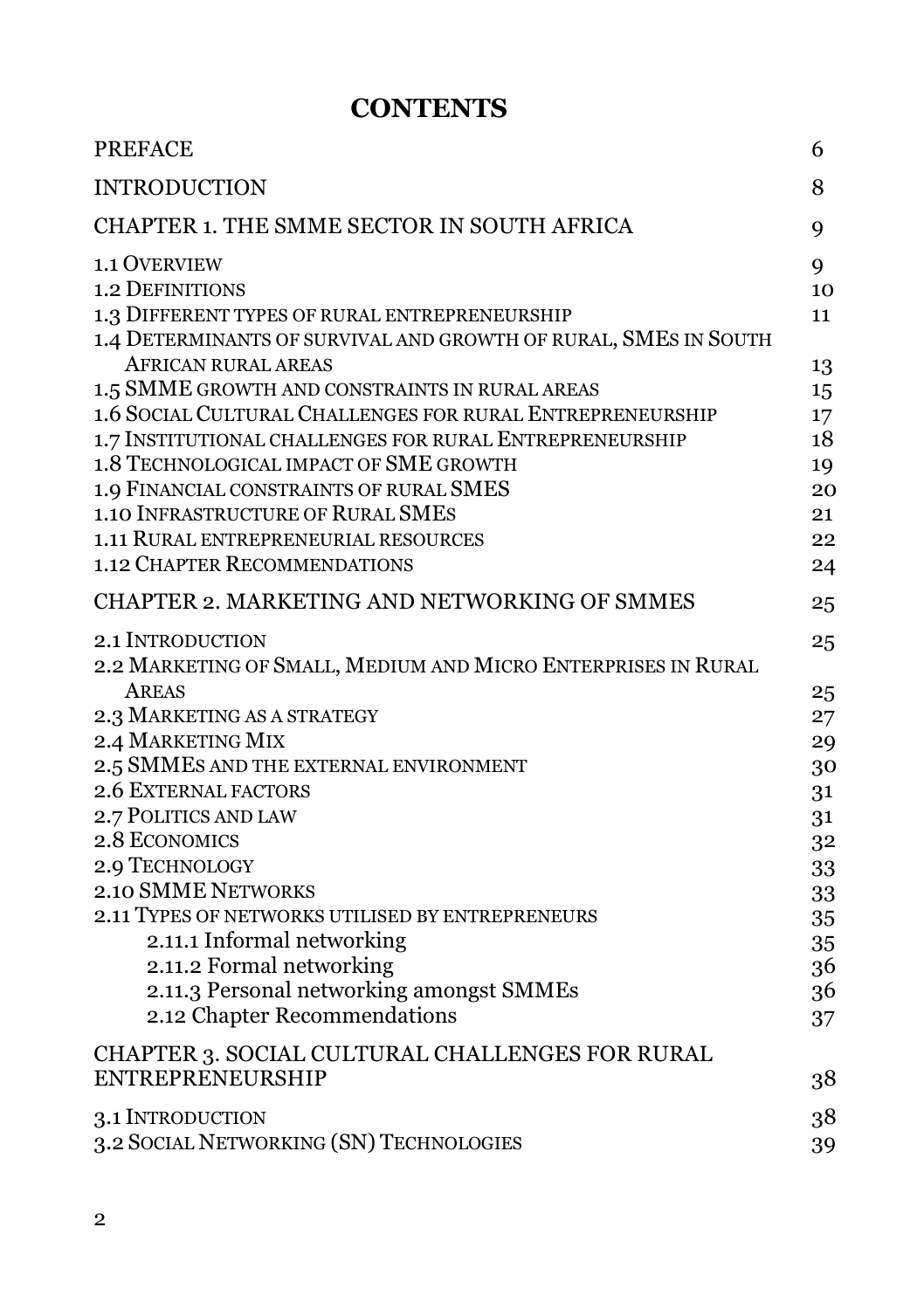| 3.3 SOCIAL NETWORKS IN THE SOUTH AFRICAN CONTEXT            | 40 |
|-------------------------------------------------------------|----|
| 3.4 DIFFUSION AND ADOPTION                                  | 41 |
| 3.5 CULTURE AND DIFFUSION OF TECHNOLOGY ADOPTION            | 42 |
| 3.6 CULTURAL INFLUENCE                                      | 43 |
| 3.7 DEFINING SOCIAL MEDIA AND NETWORKS                      | 44 |
| 3.8 SOCIAL MEDIA AND SOCIAL NETWORKING IN THE SOUTH AFRICAN |    |
| <b>CONTEXT</b>                                              | 46 |
| 3.9 SOCIAL MEDIA AND SOCIAL NETWORKS IN RURAL KZN           | 47 |
| 3.10 SOCIAL MEDIA AS PROMOTIONAL MARKETING TOOL FOR RURAL   |    |
| <b>SMMES</b>                                                | 47 |
| 3.11 CHAPTER RECOMMENDATIONS                                | 48 |
| CHAPTER 4. THE ROLE OF TECHNOLOGY IN RURAL                  |    |
| <b>ENTERPRISE PROMOTION</b>                                 | 49 |
| <b>4.1 INTRODUCTION</b>                                     | 49 |
| 4.2 IMPORTANCE OF TECHNOLOGY IN THE ACCESS TO INTERNATIONAL |    |
| <b>MARKETS</b>                                              | 50 |
| 4.3 USE OF TECHNOLOGY IN RURAL SMES IN KZN                  | 51 |
| 4.4 TECHNOLOGY AVAILABILITY FOR SMES IN RURAL PLACE         | 52 |
| 4.5 BENEFIT OF INTERNET CONNECTIVITY IN RURAL PLACES        | 52 |
| 4.6 BROADBAND AVAILABILITY IN RURAL SOUTH AFRICA            | 54 |
| 4.7 THE IMPACT OF E-COMMERCE                                | 55 |
| 4.8 CHAPTER RECOMMENDATIONS                                 | 57 |
| CHAPTER 5. ENTREPRENEURSHIP AND THE ENVIRONMENT -           |    |
| <b>GREEN MARKETING</b>                                      | 58 |
|                                                             |    |
| 5.1 INTRODUCTION                                            | 58 |
| 5.2 KWAZULU-NATAL MANUFACTURING SECTOR                      | 59 |
| 5.3 ENVIRONMENTAL MARKETING EVOLUTION                       | 59 |
| 5.4 DEFINITION OF GREEN MARKETING                           | 60 |
| 5.5 IMPORTANCE OF GREEN MARKETING                           | 60 |
| 5.6 GREEN MARKETING STRATEGIES                              | 60 |
| 5.7 GREEN MARKETING MIX                                     | 61 |
| 5.8 THE GREEN PRODUCT                                       | 61 |
| 5.9 GREEN PRICING                                           | 62 |
| 5.10 GOVERNMENTAL PRESSURE                                  | 62 |
| 5.11 COST OR PROFITS ISSUES                                 | 63 |
| 5.12 CHAPTER RECOMMENDATIONS                                | 63 |
| CHAPTER 6. EDUCATION AND TRAINING FOR RURAL SMMES           | 64 |
| <b>6.1 INTRODUCTION</b>                                     | 64 |
| <b>6.2 EDUCATION</b>                                        | 65 |
| 6.3 TRAINING                                                | 66 |
|                                                             |    |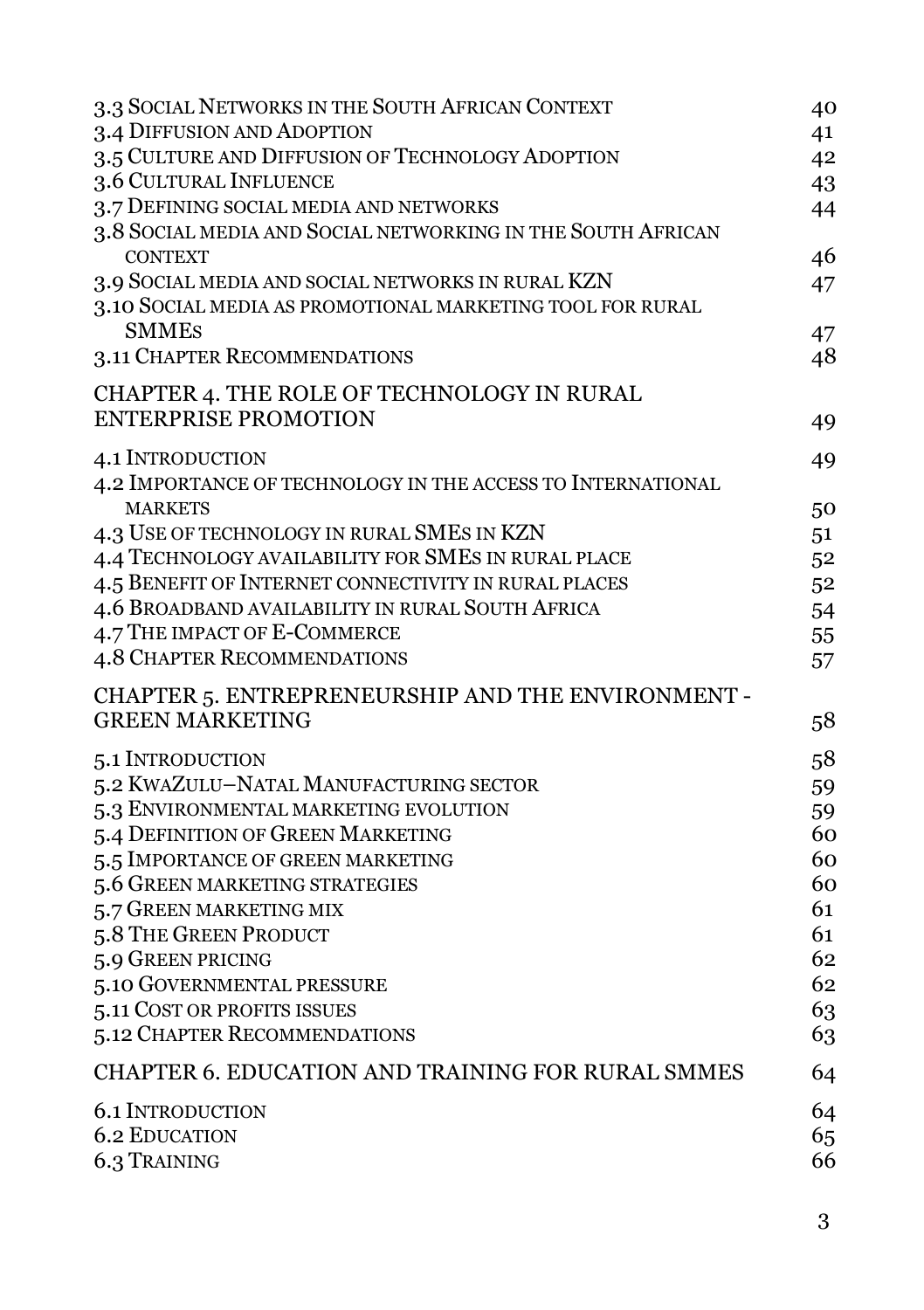| 6.4 VALUE OF EDUCATION AND TRAINING FOR SMMES<br>6.5 MANAGERIAL SKILLS<br><b>6.6 SKILLS OF PERSONNEL</b><br>6.7 SMMES' ACCESS TO FINANCE<br>6.8 COMPLEXITY OF SMME MANAGEMENT<br>6.9 ENABLING ENVIRONMENT FOR SUSTAINABLE SMME DEVELOPMENT<br><b>6.10 CHAPTER RECOMMENDATIONS</b> | 66<br>68<br>68<br>69<br>70<br>71<br>71       |
|-----------------------------------------------------------------------------------------------------------------------------------------------------------------------------------------------------------------------------------------------------------------------------------|----------------------------------------------|
| CHAPTER 7. DETERMINANTS OF SURVIVAL AND GROWTH OF<br>RURAL SMES IN SOUTH AFRICA                                                                                                                                                                                                   | 73                                           |
| 7.1 INTRODUCTION<br>7.2 BUSINESS ENVIRONMENT FACTORS<br>7.3 RESOURCES<br>7.4 FINANCE FACTORS<br>7.5 SOURCE OF FUNDING<br>7.6 ENTREPRENEURIAL TRANSITION<br>7.7 INFRASTRUCTURAL FACTORS<br>7.8 CHAPTER RECOMMENDATIONS                                                             | 73<br>73<br>75<br>76<br>77<br>77<br>79<br>80 |
| CHAPTER 8. RURAL ENTREPRENEURSHIP INTEGRATED<br>MARKETING COMMUNICATION MIX                                                                                                                                                                                                       | 81                                           |
| 8.1 INTRODUCTION<br>8.2 INTEGRATED MARKETING COMMUNICATION CONCEPT IN RURAL SMMES<br>8.3 FORMS OF MARKETING COMMUNICATION TOOLS USED BY RURAL                                                                                                                                     | 81<br>81                                     |
| <b>SMMES</b><br>8.4.1 Definition of Digital marketing<br>8.4.2 Understanding the relevance of digital marketing in<br>survival and growth of rural SMEs<br>8.4.3 Growth of digital marketing in rural South Africa<br>8.4.4 The benefits of digital marketing for SMEs            | 82<br>83<br>84<br>84<br>84                   |
| 8.4.5 Barriers to the use of digital marketing by South African<br>rural SMEs<br>8.5 BENEFITS OF IMC TO RURAL SMMES<br>8.6 WHY IMC IN RURAL SMES<br><b>8.7 CHAPTER RECOMMENDATIONS</b>                                                                                            | 85<br>85<br>86<br>86                         |
| CHAPTER 9. RURAL MARKETING INTELLIGENCE                                                                                                                                                                                                                                           | 88                                           |
| 9.1 INTRODUCTION<br>9.2 MARKETING INTELLIGENCE AND COMMUNICATION<br>9.3 SMME MARKETING IN RURAL AREAS<br>9.4 MARKETING INTELLIGENCE (MI)<br>9.5 TYPES OF MARKETING INTELLIGENCE<br>9.6 IMPORTANCE OF MARKETING INTELLIGENCE                                                       | 88<br>89<br>90<br>90<br>90<br>91             |